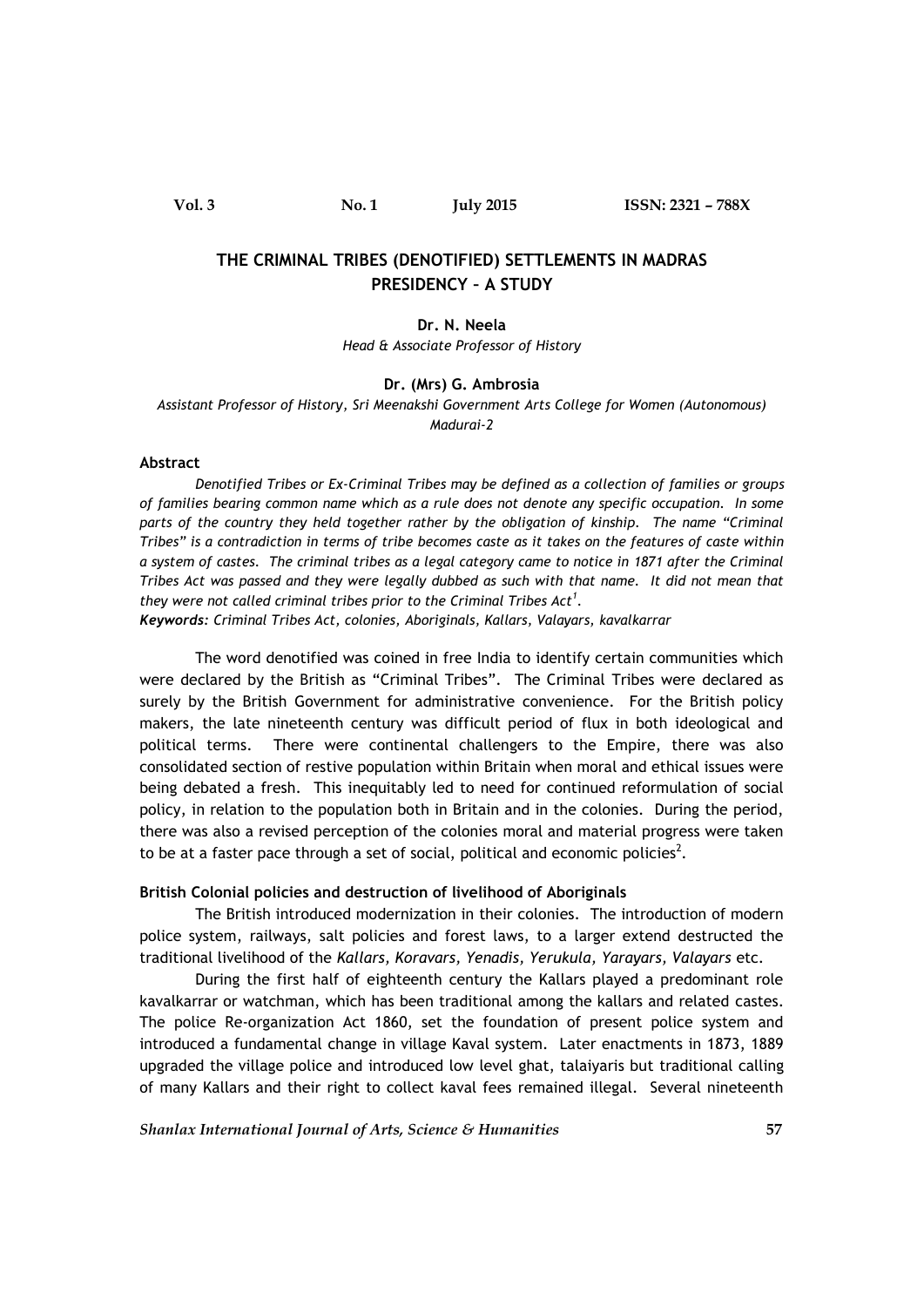century reports connected to the outburst of kallar violence to the abolition of kallar kaval system<sup>3</sup>. This resulted in the unemployment of Kallars and created law and order problem and increasing criminality.

The Korava community had been dealing in salt trade much before East India Company assumed Government functions. Since no cart traffic was possible and those days Koravas used bullocks and donkeys kept up considerable trading intercourse between inland districts and the coasts. The introduction of railway in 1850 was responsible for the destruction of salt trade which was traditionally practiced by the Korava community. Distribution of salt on railway all over presidency was being carried on quite efficiently. More over Government policy to introduce exice on salt manufacture as per Madras salt commission in 1876 culminated trade mechanisms in which Korava community had no place. This destructed the traditional salt, trading process of Koravas, Koraches and Yerakalas, which resulted in unemployment and increasing criminality among these Tribes".<sup>4</sup>

Apart from this the traditional grain trade of communities such as Dasaris, Rellis and Yenadis last their livelihood in nineteenth century and thus qualified as criminal tribes. The so called kal, Inji and Dapppai Koravas of Trichiropoly were notified as criminals not only for their criminality because they wander place to place and change their names. Yet another community named valayar, meaning from Tamil word valari (net) engaged in hunting and cultivation and lived by getting gains from jungles<sup>5</sup>. They belong to ancient stock of south India. The 1876 famine and new forest policy prevented them from free gazing and traditional hunting practices. This led them to a large extent towards criminal activities. In fact the number of communities lost their livelihood and beginning to be considered as criminal tribes.

## **The Criminal Tribes Act**

In 1871 the British Government passed an act commonly known as the Criminal Tribes Act. It was first enforced in the northern part of India, and later was extended to Bengal (1876) and other area, with the Madras Presidency being the last to enact it in 1911. The Criminal Tribes Act, 1911, had its origin in the report of the Indian Police commission, 1902-1903. The commission laid down the principle that it was the aim of every police system to obtain knowledge of and to secure supervision over all persons addicted to crime starting from this principle, the commission declared that the police had more power of control over criminal tribes and with that object recommended certain amendments to the Criminal Tribes Act of 1871 then in force.<sup>6</sup> In due course this recommendation was taken up by the Government of India who found it necessary to repeal the Act and to substitute in its place the Act of 1911.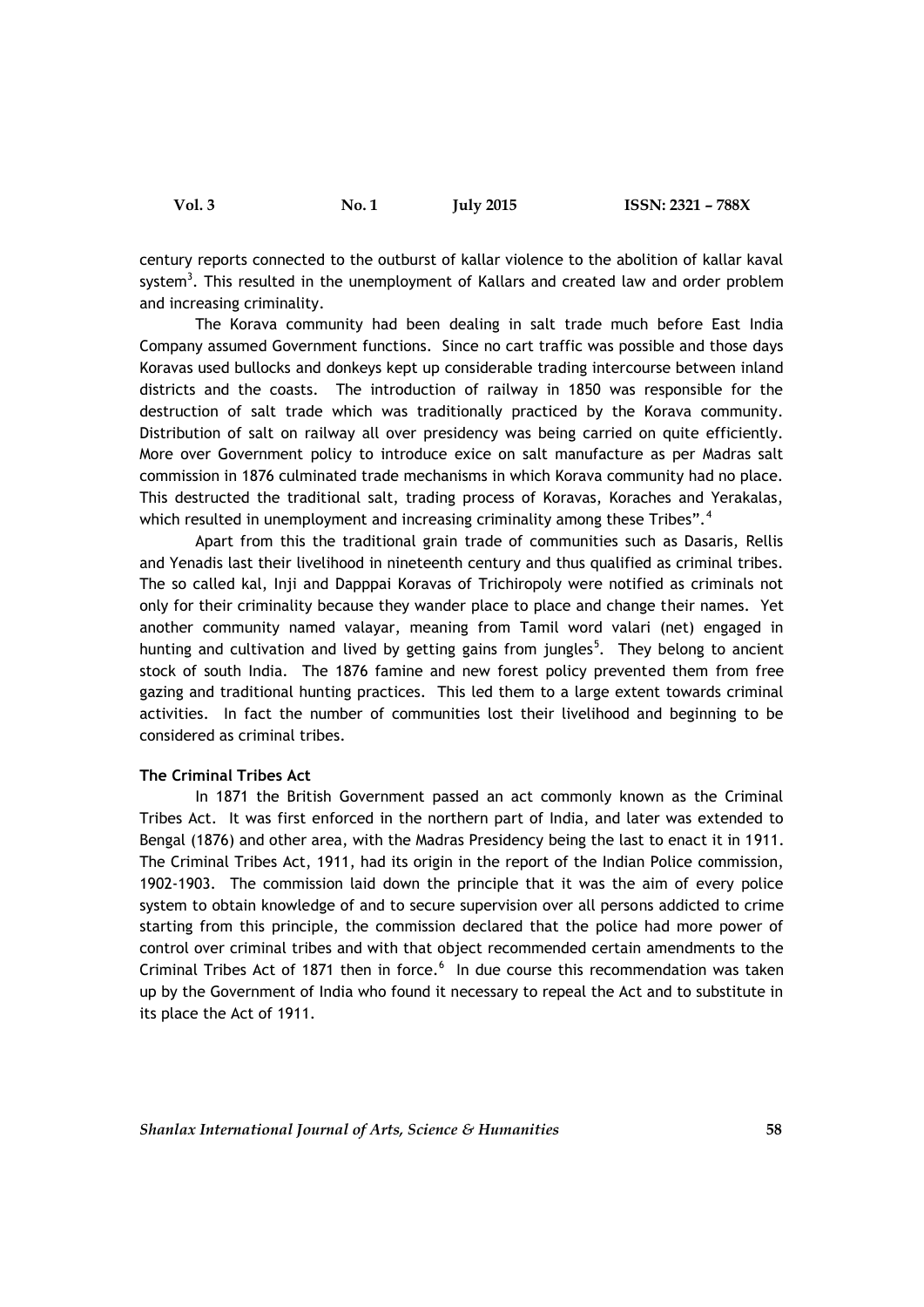| Vol. 3 | No. 1 | <b>July 2015</b> |  |
|--------|-------|------------------|--|
|--------|-------|------------------|--|

### **Difference between the Act of 1871 and that of 1911**

The Criminal Tribes Act of 1911 was more comprehensive than, the old one. In the first place the Act of 1871 only applied to certain provinces in Northern India namely Bengal, the united provinces, the North west frontier Province and the Punjab. It was not extended to Madras, where as the Criminal Tribes Act of 1911, Applies through out British India. Moreover the application of the Act of 1871 involved certain practical difficulties which the new Act of 1911 was designed to remove. One of the object of the Act of 1911 was to enlarge the power of control by enabling local government to proclaim criminal tribes on their own authority and provide for the registration of their members without reference to the question of settlement or the provision of the means of livelihood.<sup>7</sup>

**Vol. 3 No. 1 July 2015 ISSN: 2321 – 788X**

## **Provisions of the Act**

The criminal tribes act of 1911 enables the local government to declare any tribe, gang or class to be a criminal tribe, if it is satisfied that tribe, gang or class was addicted to be systematic commission of non-bail able offences. To order the registration of the members of any criminal tribe and the taking of their finger impressions<sup>8</sup>, and to direct that every registered member should report himself at fixed intervals or notify his place of residence and charges thereof. The local Government can also declare with the sanction of the Government of India, that a criminal tribe should be restricted in its movements to any specified area or should be settled in any specified place of residence. But before such action was to be taken, the Government of India must be satisfied that it was expedient to restrict the movements of such tribe or settle it in a place of residence and that the means by which it was proposed that such tribe should earn its living are adequte.<sup>9</sup> Another important feature of the Act was that the local Government was authorized to establish industrial, agricultural or reformatory schools, and to separate the children from their parents.<sup>10</sup> This provision was a most useful portion of the act as it enables the local Government to secure the children, to educate them and to bring them up in a more wholesome atmosphere that that in which they would have been left if the tribe had been settled. It was hoped that by these means the children would grew up as honest citizens and the criminal habits of the tribe would in the course of generation or two be entirely eradicated.<sup>11</sup>

# **The First Activities of the Madras Government**

The question of the establishment of settlement for the reclamation of criminal had been engaging the attention of Madras Government since 1910, and the passing of the criminal tribes Act 1911, added an impetus to their activity<sup>12</sup>. The first thing done when the act was passed was the framing of rules for the registration and supervision of criminal tribes. These rules were finally issued in May 1913 and were followed by the notification of tribes.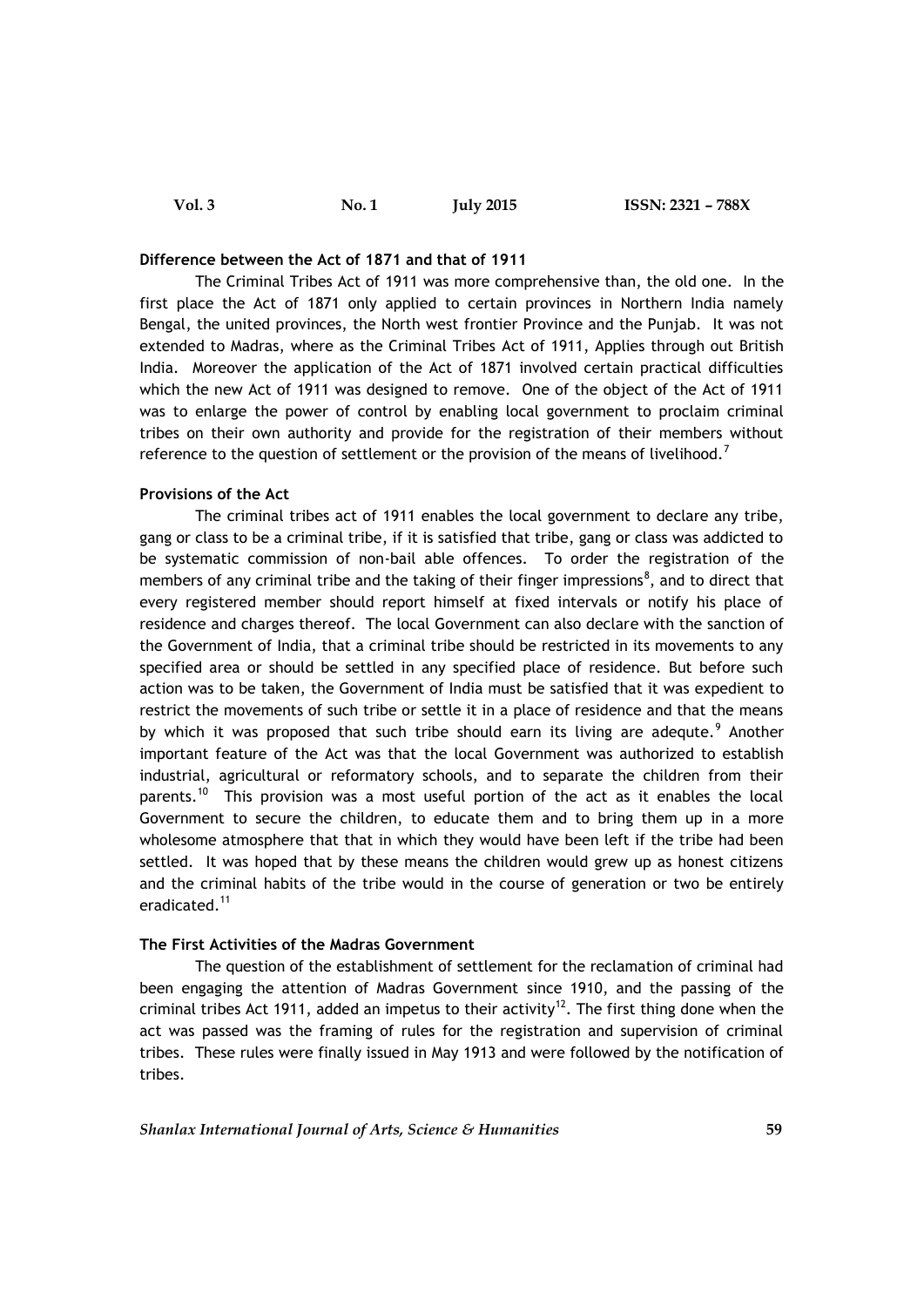## **Criminal Tribes Notified<sup>13</sup>**

The following twenty five tribes, the combined operations of which extended to no less than twenty districts of Madras presidency, were declared by the Government to be Criminal Tribes by the end of the year 1915.

- 1. Gangs of Dorga yerakalas in Godavari, Nellore, Guntur and Kurnool districts.
- 2. Vayalpad or Nawabpeta Keractas of Chittoor District
- 3. Dong Dasar is of Nellore, Kurnol, Guntur, Krishna and Godawari districts.
- 4. Veppur parayas in south Arcot district.
- 5. Donga woddars of Kurneel Anantapur Cuddapah, Nellore and Guntur districts.
- 6. Togamalai Koravaras some time called kepmaris of Trichinopoly, south Arcot, Chingleput, North Arcot and Cuddapah district.
- 7. Rudrapad Korachas of Bellary district
- 8. Dommaras of Nellore Distirct
- 9. Korachas, Joravas or yerakalas in Salem, Coimbatore, Trichinopoly and North Arcot District known as the Salem – Melurnad Kurava
- 10. Korachas, koravas or yerukalas in Salem, south Arcot and Trichinopoly district known as the Attur kiland kuravas.
- 11. Nakkalas of Godavari district
- 12. Gandarvakottai Kuravas of Tanjore district.
- 13. Vanganur parayas of North Arcot, Chittor, Chingelput and Nellore districts.
- 14. Jogis of North Arcot, Chingleput, Chittor and south Arcot District.
- 15. A gang of hired assassins consisting of 28 persons frequenting the district of cuddapah Kurnool and Anantapur,
- 16. Kilagudi kallas of Madura District
- 17. Kondadoras of Vizagapatnam Distirct
- 18. Vellayankuppam padayachis of south Arcot district.
- 19. Kuttapa kallar of Tanjore and Trichinopoly district.
- 20. Cheettynad valayas of Ramnad District
- 21. Rellis of Vizagapattinam district
- 22. Mela uprappanur kallas of Madurai district
- 23. Sorikkampatti kallas of Madura district
- 24. Pusalapuram kallas of Madura district
- 25. Uppu kuravas of Tinnevely district

The total number of persons who were registered upto the end of 1914 was 15990 of whom placed in the settlements upto the end of 1915. A gang of koravas found in Madras and neighboring districts could not be notified and registered as there was no provisions of law authorizing the registration of criminals residing in the Madras city.<sup>14</sup>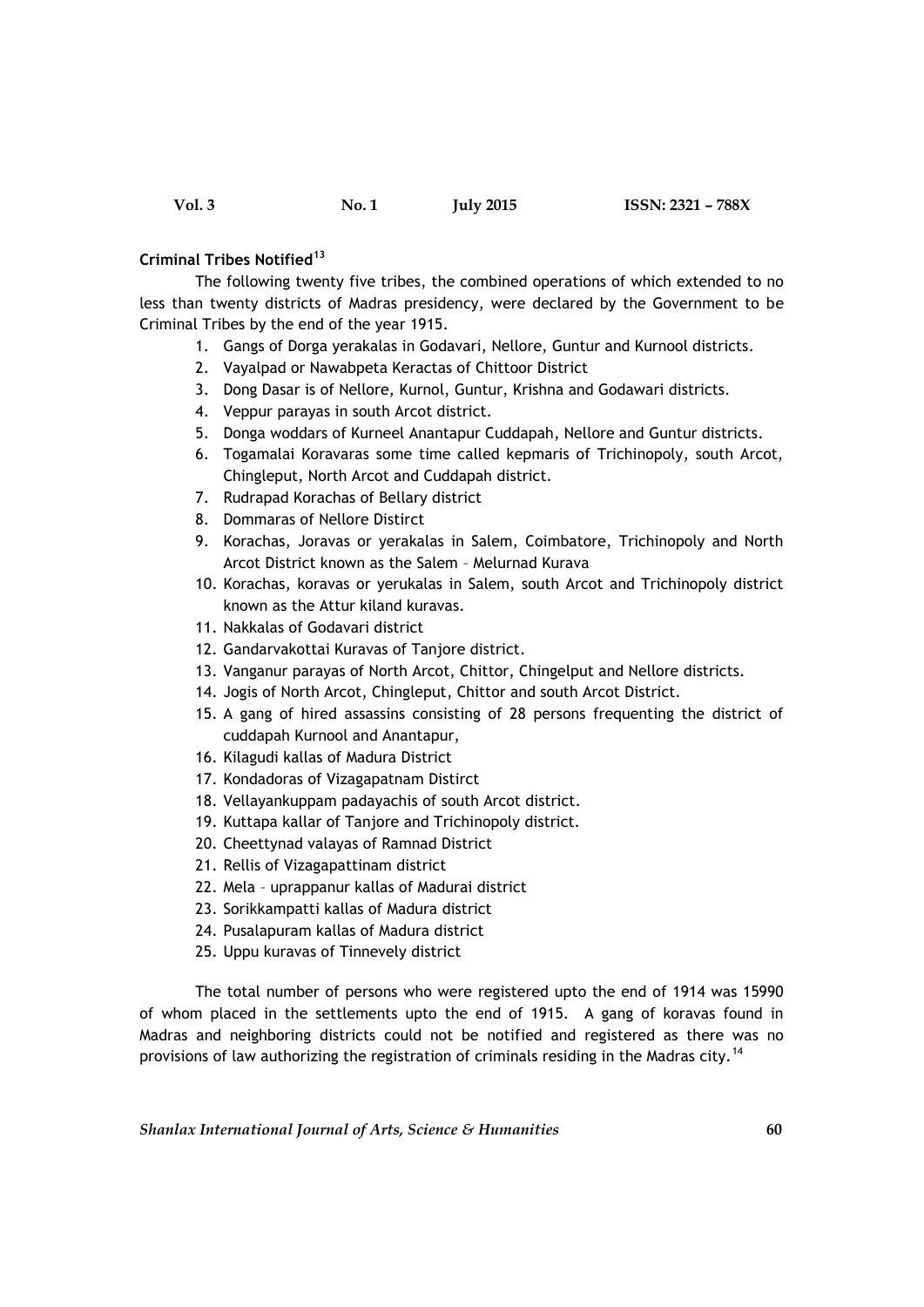#### **Establishment of Criminal Tribes Settlement**

Another important feature of the act was that local government were authorized to establish industrial, agricultural of reformatory schools and settlements for the criminal tribe members. Under this scheme employment was to be given to the Criminal Tribe members either on government agricultural land, or in a private enterprise. The Criminal Tribes members were not allowed to go out without a pass, which was issued at the discretion of the manger of the settlement.<sup>15</sup>

The primary object of the Criminal Tribes settlement was reformatting and not merely segregation. In these settlement in older to reclaim the criminals employment opportunities were given to them both in agriculture and industries. While establishing settlements the Government preferred non-official agency, a body of self-sacrificing men who were prepared to devote their lives to the work – they considered that these would help the Government to minimize the expenditure and also could obtain skilled and devoted selfless people. Government officers are livable to be transferred and it is then often difficult to find a suitable substitute to carry the work on and for them work can only as an incident in their official career. Entrusting these settlements to private agency would also give more freedom of action by the managers than in the government. The government of Madras had therefore decided to entrust the management of the settlements as far as possible to non – official agencies, missionaries or otherwise. There were six settlements established under section 16 of the Criminal Tribes Act.<sup>16</sup> Thev were Sitanagaram and Stuartpuram Settlement in Gundur district, Kavali settlement in Nellore district, Aziz Nagar settlement in south Arcot District Pallavaram settlement in Chengleput district and Reformatory settlementary perumbur and Kulasekarapattinam in Tinnelvely district.

## **Sitanagaram Settlement – Gundur district<sup>17</sup>**

In the year 1910 Salvation Army formulated the settlement for the reclamation of women Yerukulas, who's male relatives were in Jail. In 1913 few men who were released from Jail before their time were sent to this settlement. In Oct 1915 this settlement was divided into Sainayapuram and Kondapet settlements each under the management of European Salvation Army Officer. Agriculture was the main source of employment other source of employment was stone quarry; silk weaving carpentry and sewing were subsidiary industries. The settlers also privately trained in mat and basket making. A school was started in 1913. Night school and dispensary were also established in this settlement. The population of the settlers at the end of 1915 was 301 males, 271 females and 333 children and total of 909 individuals. It was increased to 1110 in the year 1925. In 1946 quarry was the main occupation. The other kind of employment of settlers are goat rearing, keeping mulching sheep and Buffalos, running petty shops, poultry farming, shoe trading, sale of green grass and Cooliee work in neighbourhood. 12 settlers were engaged in sandy driving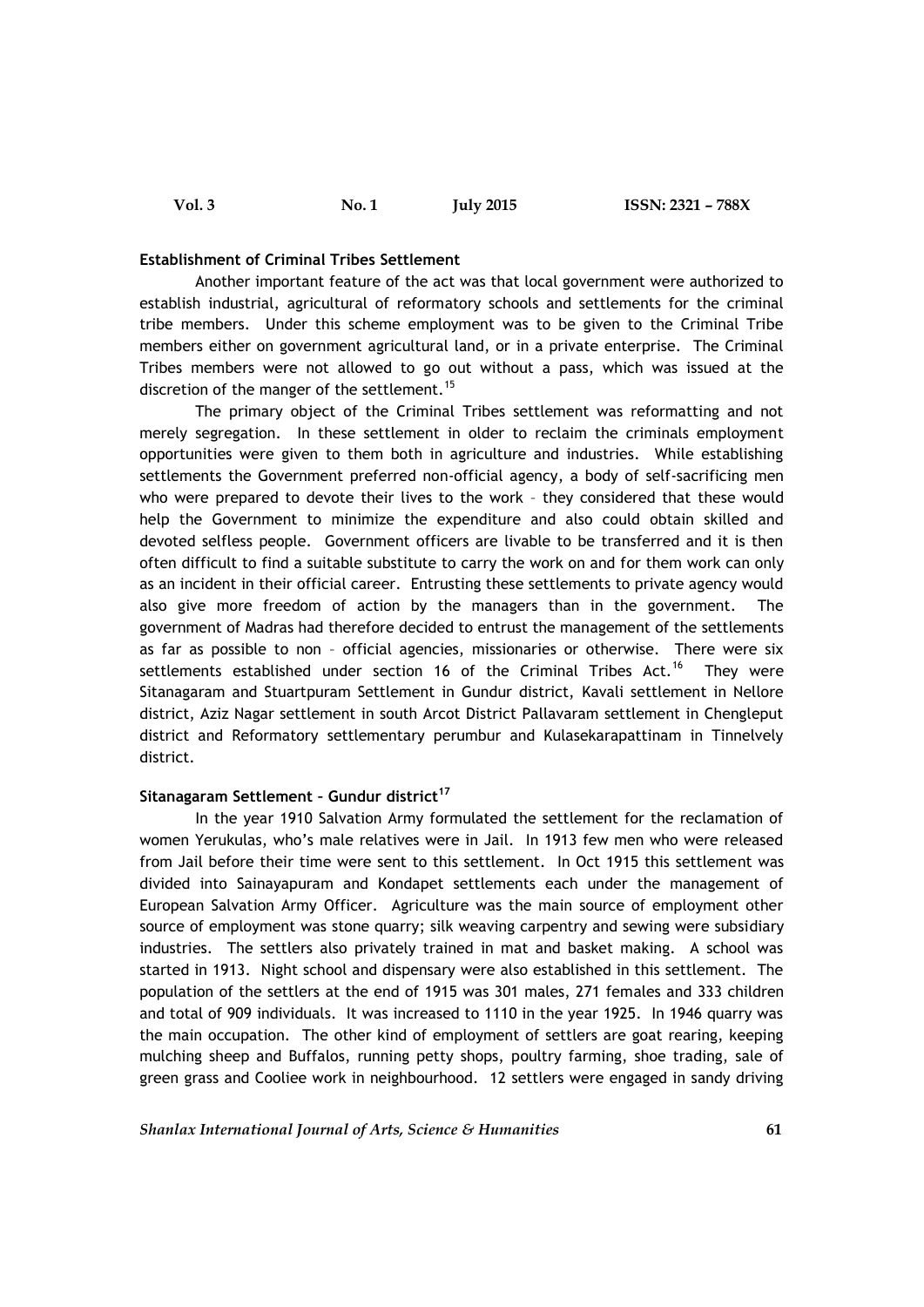and earned about 120 Rs. This settlement was continued up to the linguistic reorganization of Madras state in 1956. After that it came under the control of the Andhra Pradesh.

# **Stuartpuram Settlement – Gundur district<sup>18</sup>**

It was an essentially agricultural settlement, started in the first instance by the Salvation Army, to work as an auxiliary to and in conjunction with the Sitanagaram settlement. The settlement started with the intention of placing in it a well behaved members of the Sitanagaram settlement as a reward for their good contact. Agriculture was the chief occupation of this settlement other source of income to the settlers where sale of mats and ropes. Trading in cattle and Coolie labour. A few of well conducted in mates were appointed as watchman. The position of watchman was looked upon as a honourable one by the settlers. The strength of settlement as the end of 1915 was 302 men, 323 woman, 243 boys, 238 girls and total of 1106. In Dec 1915 the Government ordered the transfer to Stuartpuram of 200 Yerukalas from Kavali settlement in Nellore District. The settlement on its Agriculture side was flourishing. In the mean time certain inhabitants of the Bapatala and the neighboring villages setup an agitation protesting against the increase of crime in the locality. In 1916, 400 acres were brought under paddy cultivation. In that year 300 children of school going age only 95 were on the rolls of the school. This was our considered as an one of the successful criminal settlement in Madras presidency.

### **Kavali Settlement – Nellore District<sup>19</sup>**

This was started as a settlement for Donga Yerakalas of the Nellore in October 1912 on a purely voluntary basis by Mr. Pullard of the American Baptist Mission he was expert in scientific Agriculture. The district Magistrate granted him, 100 acres of waste land with deep well water. Through the cultivation, the Yerakalas was unable to earn even half of the usual wages of labour and to create a forms of employment weaving, fibre cleaning, bunding and market gardening for all of which Mission had made arrangement. The settlers complaint the excessive mortality in 1915 on examination, it was found only 29 per milli, the govt ordered the health officers to visit periodically.

Special attention was taken to eliminate "Black Scourage" in 1914, attendance for school was made compulsory for all children between 6 and 12 years and ordered complete separation of boys from their parents. They consisted daily morning prayer and a service on Sundays. Experiment of appointing special constables from among the settlers has successful, strength of the settlement at the end of 1915 was 257 men, 244 women and 330 children or a total of 831 persons; of whom 740 were present in the settlement. In July 1915 the Govt issued orders permitting the Labour Department of the United Planters Association of southern India to recruit for employment on the estates in the Anamalai such of the settlers as were willing to go. A proposal was made a subsidiary settlement at Allur,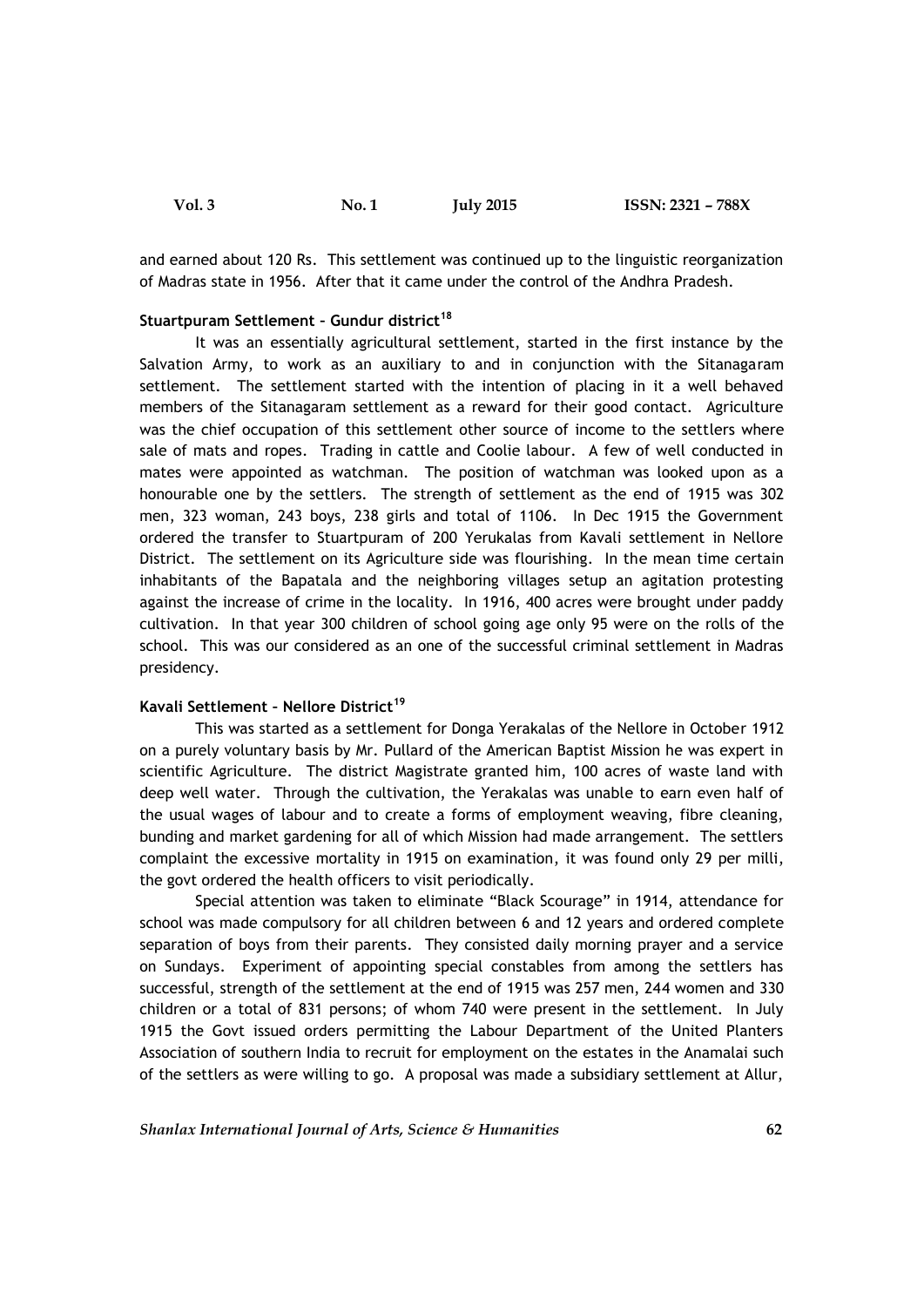| <b>Vol. 3</b> | No. 1 | <b>July 2015</b> | ISSN: 2321 - 788X |  |
|---------------|-------|------------------|-------------------|--|
|---------------|-------|------------------|-------------------|--|

in 6 Dec 1916. In the year Aug1917, the Government accepted Mr. Bowden's suggestion that the New settlement called Bitragunta and declared as a part of Kavali settlement.

# **The Aziz Nagar Settlement – South Arcot district<sup>20</sup>**

The Aziz Nagar settlement in South Arcot District was opened on 22 September 1913 to deal with criminal tribes of Madras presidency including Vempur Parayars and Piramalai Kallar, in South Arcot district. It was first placed under the Salvation Army which continued to manage till the end of 1916. The Government paid the settlers for their maintenance according to the piece work system. But the District magistrate disbursed the funds without any control on the part of the Salvation Army. This system was not acceptable to commissioner Booth Tucker who had suggested in July 1916 for grant of subsistence allowance Rs. 6 per family per mensem. Accordingly in June 1918 Booth Tucker proposed that the salvation Army should with draw from the management of the Aziz Nagar, settlement on the ground that the settlement was not making satisfactory progress. On receipt of the proposal, the Government took up the management of the settlement with effect from the 1 March 1919 and appointed in their place local Inspector of Police. The administrative control of the settlement was transferred from police department to Harijan Welfare from 15 June 1954.

# **The Pallavaram Settlement – Chengleput district<sup>21</sup>**

The Pallavaram settlement in Chengleput district was started in 1917 as a temporary expenditure for accommodating certain men belonging to the Kalichedu settlement. This settlement however assumed a permanent character on the abolition of Stuartpuram settlement which was practically wiped out in a cyclone in March 1917. The main occupation of people in this settlement was to work as laborers in the quarries, leather work some were employed Chrome Leather Company and paid weekly wages. A large number of workers employed in the Madras corporation in the Pallavaram quarries. The quarry work was not successful and Government therefore decided to close the settlement after 1921.

#### **Reformatory Settlement**

There were such other settlement in the Madras Presidency which were of a reformatory in nature. For these instead of agriculture and industry, with in the settlement, the main occupation of settlers to find work in the factories such as sugar factory. These settlements were established at Perambur and Kulasekara Pattanam.

The reformatory settlement at Perambur in Madras was instituted by the Salvation Army in 1913 as a home for the reclamation of prisoners selected from among those undergoing imprisonment in Tamil district. The object of the institution was to provide a place of probation for prisoners nearing end of their sentences. The prisoners were given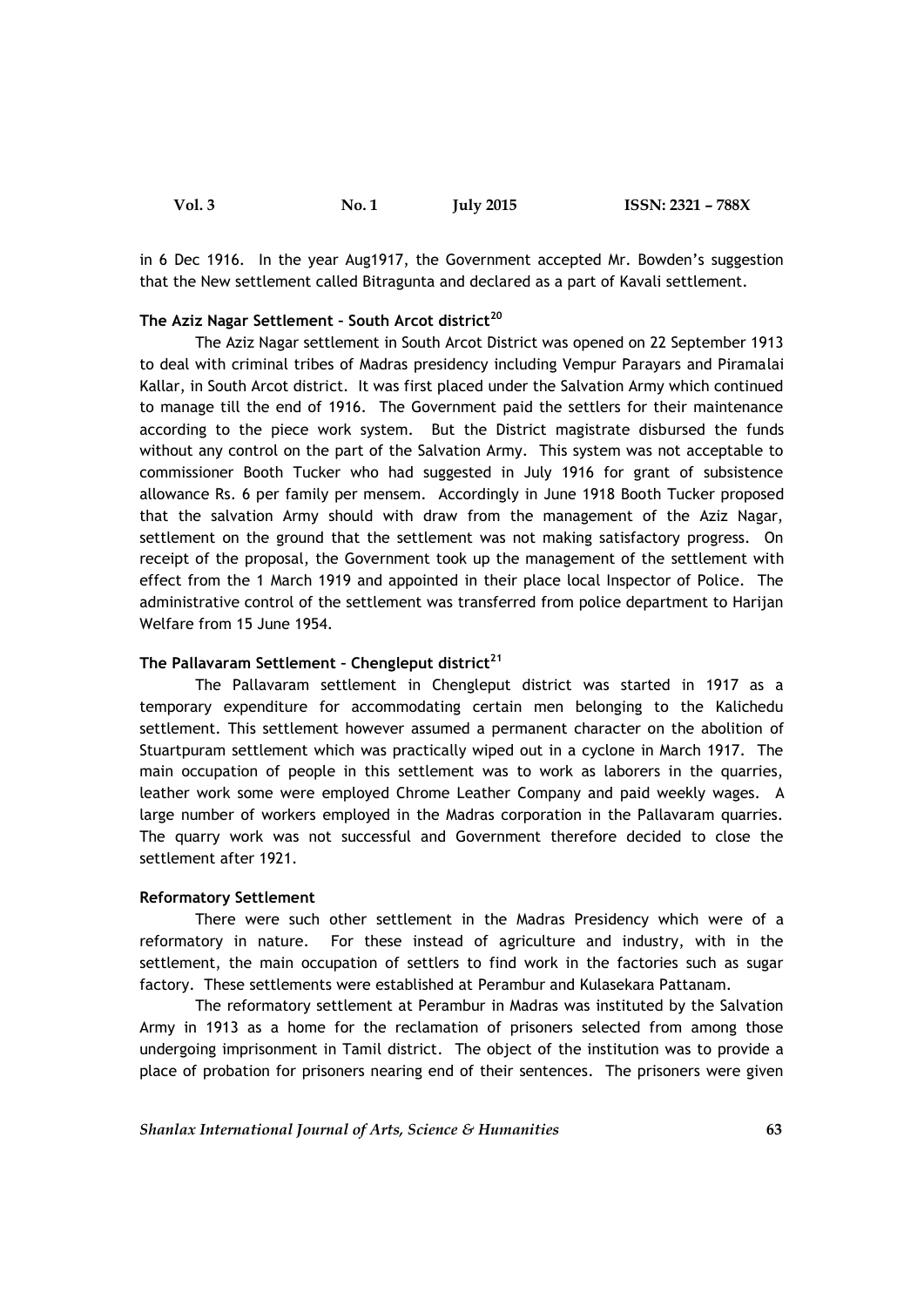every opportunity to reform themselves and employment was found for them both within and outside the home. The Government discharged the prisons of this settlement as they completed their sentences. Accordingly Perambur was declared as a reformatory settlement under the Criminal Tribes Act.

Kulasekarapatnam settlement was instituted in March1916 as the Government of Madras for Uppukoraras of Kovil patti to Kulasekharapatnam village. The Government decided to provide employment in sugar factor belonging to East India Distilleries and Sugar Factories Limited. They also provided free quarters and current wages. The strength of the Settlement at the begging of 1917 was eighty one. The sugar factory work formed the main occupation of the Koravars some of were taken to the locomotive and motor departments for training. The boys who left the school were put into the workshops and number of them were enjoyed on contract work the settlement had 176 inmates in 1918. In 1920 31 unregistered Koravars came voluntarily to work in the factory in 1918 the Korvas school function defectively Koravas school was entrusted to the manager 1 April 1921. The strength of the school of March 1922 was 51. Education was made compulsory not only among Koravas but also among the other employees living in the factory premises. In case of Kilagudi Kallars Harvey's cotton mills at Madura were recommended as a place where a settlement could be formed. The agent of the company was proposed as the manager of the settlement $16$ .

# **Financial Arrangement<sup>22</sup>**

The settlements in the presidency were not under the management of one single agency and the government had not therefore found it possible to prescribe a uniform set of rules in regard to their financial relations within settlements. The salvation Army which was entrusted with the management of the settlements at Sitanagalam, Stuartpuram Perambalur and Pallavaram had agreed to follow the general principles laid down by the government. The salvation Army was accordingly got an annual fixed amount in respect of each settlement for general supervision charges No accounts were demanded in respect of those grants. The amount was paid in advance to the Salvation Army in four quarterly instalments.

As all other items of expenditure on the settlement which was clarified under Education, Medical relief, Building maintenance of incapables and grants for new settlers, the Government covered the net cost. The Salvation Army was required to maintain detailed amounts respect of these items which were subjected to annual audit. Managers of the settlement had no power to sanction and establish under they head "industries" and this power was reserved by the government. Pallavaram settlement was under Government management and the net cost was therefore borne it. The main items of expenditure in these settlements were maintenance of incapables and medical charges of Rs. 15 a month at Azizanger and Rs. 8 a month at Pallavaram as fixed travelling allowances paid to the sub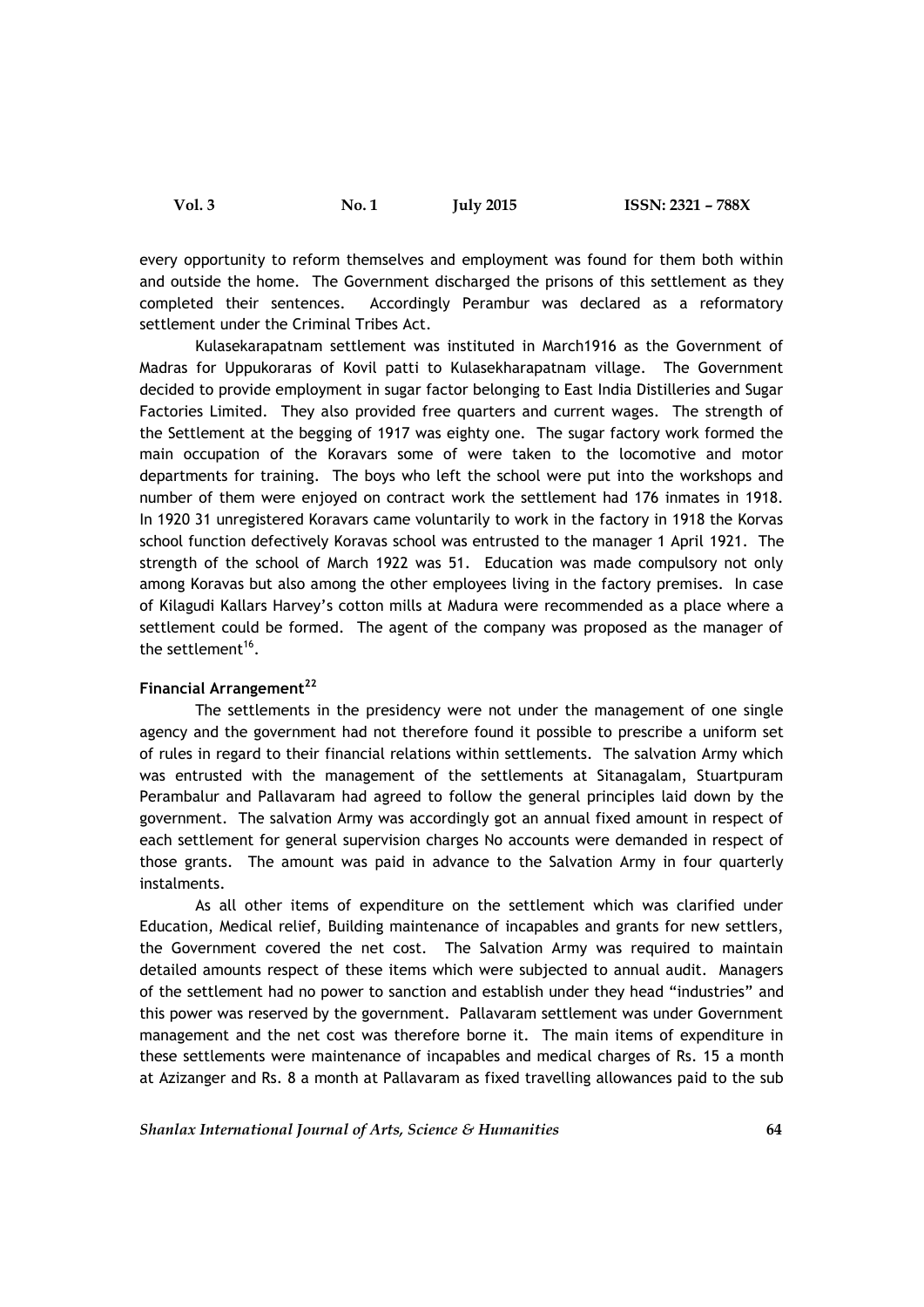– assistant surgery who visited the settlements periodically. The cost & Police staff at Pallavaram which consisted of one Inspector, two Head constables and fourteen constables and pay for inspector of Police Rs. 225 plus a special pay Rs. 45 and a conveyance allowance Rs. 25 and pay for four watches Rs. 12 each. $^{23}$ 

#### **Impact of the Settlements**

The Criminal Tribes Settlements brought out certain social changes among the Denotified Tribes. The criminal tribes did not have diary of particulars on occupation; yet they were engaged in some form of work. After the implementation of Criminal Tribes Settlement, most often the convicted criminals were brought to the settlements. They were given opportunity to do cultivation and other industrial work such as weaving, carpentry sandal making etc. They got a skill of a particular occupation. If the settlement was not provided with agriculture or industrial opportunities, they were employed in the factories such as sugar factory, mining etc. When they got the employment it changed their life style from criminality to lead a life by doing work and getting the wages. In this way the employment changed the life of the criminal tribes. In additional to this, the opening of elementary schools and Night schools too contributed to bring out social change among the criminal tribes. The land holding population of the settlement increased to eighty three percent during 1938-1939 against seventy five percent in the last decades which showed that the settlers which proper engagement were inclined to become regular agricultures abandoning their old criminal pursuits. As a crime reform measure the Government of Madras ventured on starting a schools to educate the criminal tribes in all the criminal settlement. Special emphasis was given to identify youths rather than adults to get the benefit of education. The criminal tribes population had the conviction that the act of thieving and highway robbery were not crime but a pride. They did not consider it as a sin. In order to make the criminal tribes understand the fact that these criminal activities were un constitutional the Government wanted to educate them first to change their attitude. Young boys and girls were attracted towards schools because education was the only panacea to reform the criminal tribes from their age old ills. In the opening years of the settlement itself, either the salvation army or the Government of Madras started primary schools from seven to four standards in all the settlements. The chief feature of the work was imparting of elementary education to the children of criminal tribes, both boys and girls. The exclusiveness was to concentrate on the young children rather than on the old one, who had been brought up in a spirit of idleness and in an atmosphere where thieving and highway robbery were looked upon as a natural avocation. $24$ 

Traditional method of teaching were imparted in every settlement schools. Since the pupils were illiterate and found it difficult to pickup the lessons. The Government changed the old method of teaching and adopted a new individual method during the late 1930s. The reading apparatus assignment and progress chart were also given to the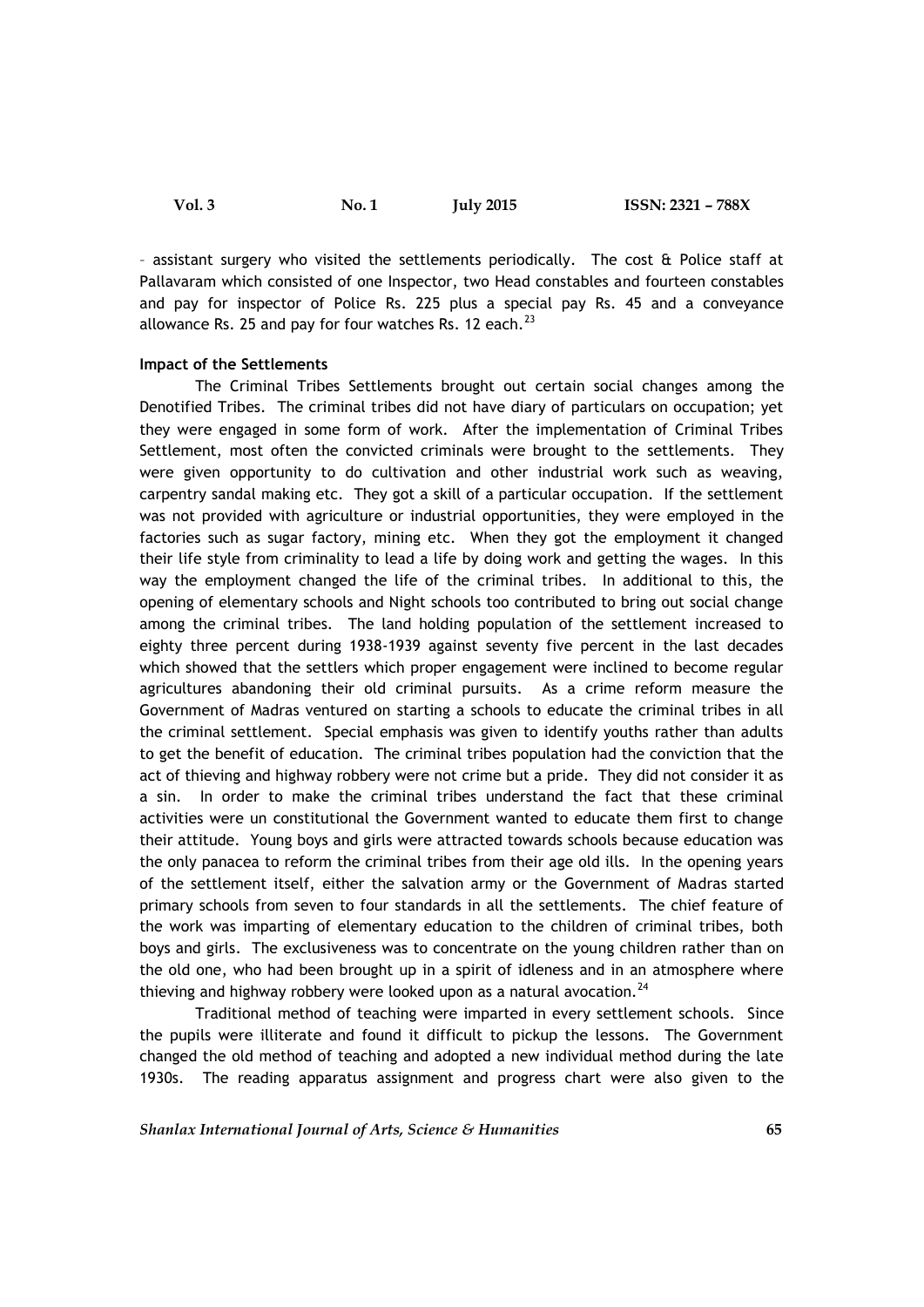schools. Special attention was paid to the weak pupils. The teachers were equipped with adequate knowledge through various programme like refresher course and other training programme. After the elementary education was over the young boys and girls were given training in cultivation carpentry, weaving and sandal making, thereby they got skilled in particular fields. The trained pupils forgot their criminal life and wanted to lead a honest life by doing work and get money. Added to this their style of life also changed cleanliness was taught in class rooms. They were made to dress in a proper way. They took bath and brushed teeth regularly and this helped for proper health care.

Education formed important to the adults and the elder members of the criminal tribes in the settlements, who had been quite illiterate since the opening of the settlement itself. Education to the adults was started during night time, since it would be the most appropriate time for the elder members, who would have leisure from their agricultural and other allied works. Moral lessons and other practical subjects were taught in these schools. Plenty of opportunities were provided to the adult settlers to read and write. As far as infrastructure was concerned the elementary school building were used also for adult education. The Government also provided necessary light, books and relevant materials. AS a result of efforts of Salvation army and government of Madras in the settlements, there was a gradual fall in the crime rate during 1939-1940. There was decline in dacoity and robbery in the Madras presidency due to these settlements. There were reduction of grave crimes too as a result of effective discipline maintained in the settlements.<sup>25</sup>

To conclude this under the Criminal Tribes Act nearly 69 communities were notified as criminals in Madras presidency. Notified castes of 'hereditary criminals' within the Hindu system were to be kept under police surveillance. More castes were added to the list. The branding of these communities, as 'criminal' was not based on the notion of heredity but rather as a community profession passed on from one generation to the next. The Act, therefore, provided for establishing reformatory schools and settlements for the reclamation of these people. Movements of members of the communities were restricted to specific areas and the act provided for their arrest without warrant if there was any violation. The crimes covered included counterfeiting of coins and currency, murder, theft, robbery, dacoity and housebreaking. Children in the age group of 6 to 18 were separated from their parents and put in reformatory schools. In due course the Indian society mutually witnessed the emergence of a new class of people who were branded as born criminals. These Criminal Tribes of yesteryears is today a new social category generally known as the Denotified and Nomadic tribes of India, covering a population approximately of 60 million. Some of them are included in the list of Schedule castes, some in Schedule Tribes, and quite a few in the different formats of Backward classes. Many of these Tribes do not find place in any of the aforesaid ones. What is common to all these Denotified and Nomadic Tribes (DNTs) is the fate of being branded as 'born' criminals. In those times, whoever opposed the British colonial expansion was perceived as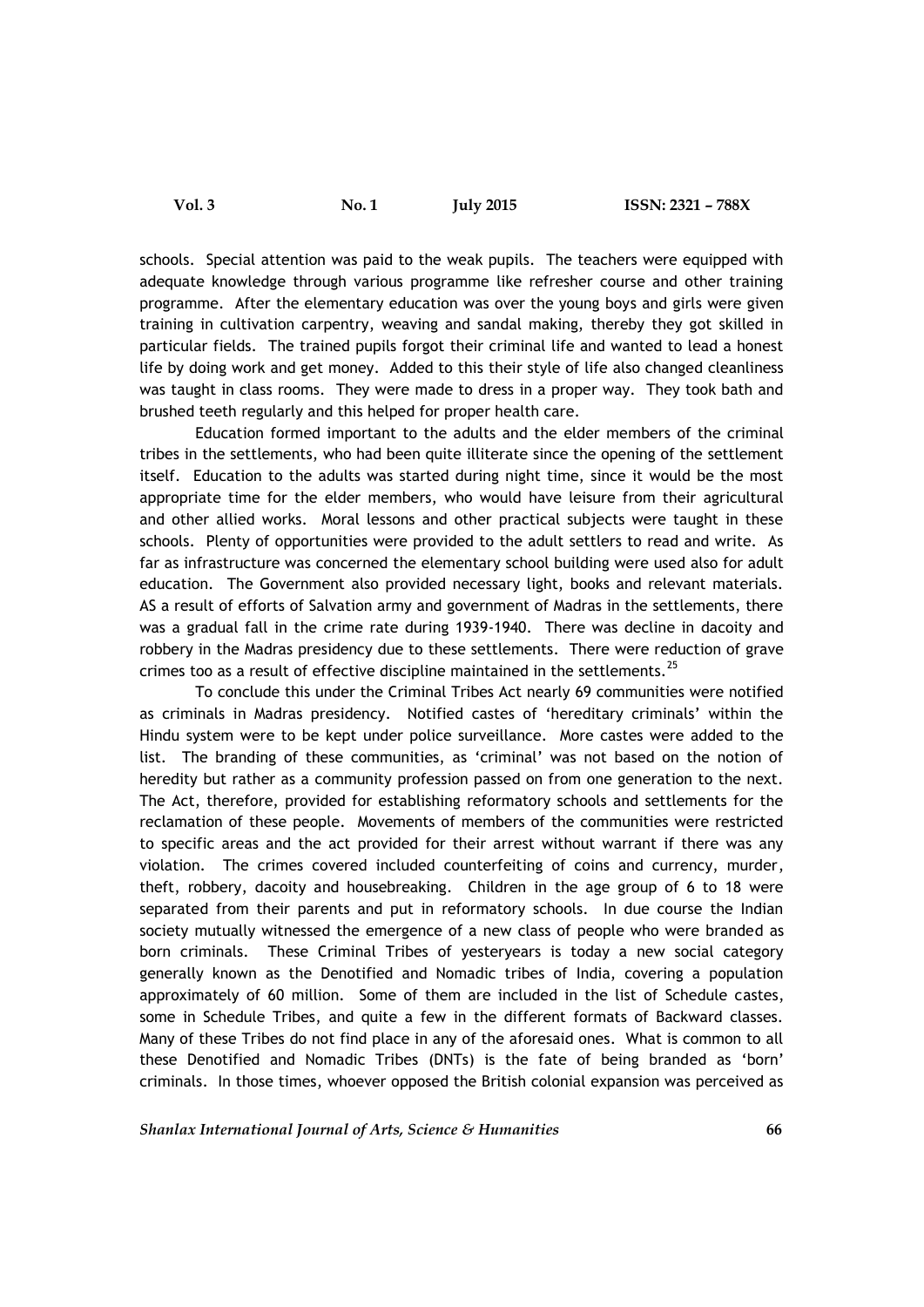a potential criminal. Particularly, if any attempts were made to oppose the government by the use of the arms, the charge of criminality was a certainty. Many of the wandering minstrels, fakirs, petty traders, rustic transporters and disbanded groups of soldiers were included in the list of criminal groups. It was also the context under which the Brahminical caste hegemony manipulated the British power to stamp many of the lower caste communities who opposed the caste and Brahiminical suppression. Thus the British imperialism and Brahimincal Casteist Fascism came together to disband the sons and daughter of the soil.

Soon after Independence, the communities notified as criminal tribes were denotified by the Government of India. This notification was followed by substitution of a series of Acts, of which the 'Habitual Offenders Act' was the prime one. As a matter of fact the 'Habitual Offenders Act' preserved most of the provisions of the former Criminal Tribes Act. Apparently, the denotification and the passing of the 'Habitual Offenders Act' should have ended the misery of the Criminal Tribes Act communities, but it never happened. The police, as well as the people in general, advanced with the continued attitude of look upon the 'Criminal Tribes as born criminals.

The result is that every time there is a petty theft in a locality, the erstwhile Criminal Tribes are the first suspects. Thus they are victimized. The ratio between the arrests and the convictions of the Denotified and Nomadic Tribes needs detailed analysed and research to see the extent of physical harassment and mental torture caused by the police to these most vulnerable and the weakest sections of the society. The land possessed by these tribes was already alienated during the colonial rule through unfamiliar legal promulgations of land and forest acts. After independence, various state governments have done little to restore their land to them. Schemes for economic uplift do not seem to have benefited them. The illiteracy rate among the Denotified and Nomadic Tribes is high, malnutrition's more frequent and provisions for education and health care is almost negligible. Above all, there is no end to the atrocities that the Denotified and Nomadic Tribes have to be face. Being illiterature and ignorant of the law, the Denotified and Nomadic Tribes know very little about the police procedures, and so often get into difficult situations. The onus of proving innocence rests with them. Many of these people are scared to wear new clothes for fear of being arrested and therefore spoil them before using them. Mob-lynched, hounded from village to village, starved of all civic amenities, deprived of the means of livelihood and gripped by the fear of police persecution, the Denotified and Nomadic Tribes are on the run. Freedom has still not reach them.